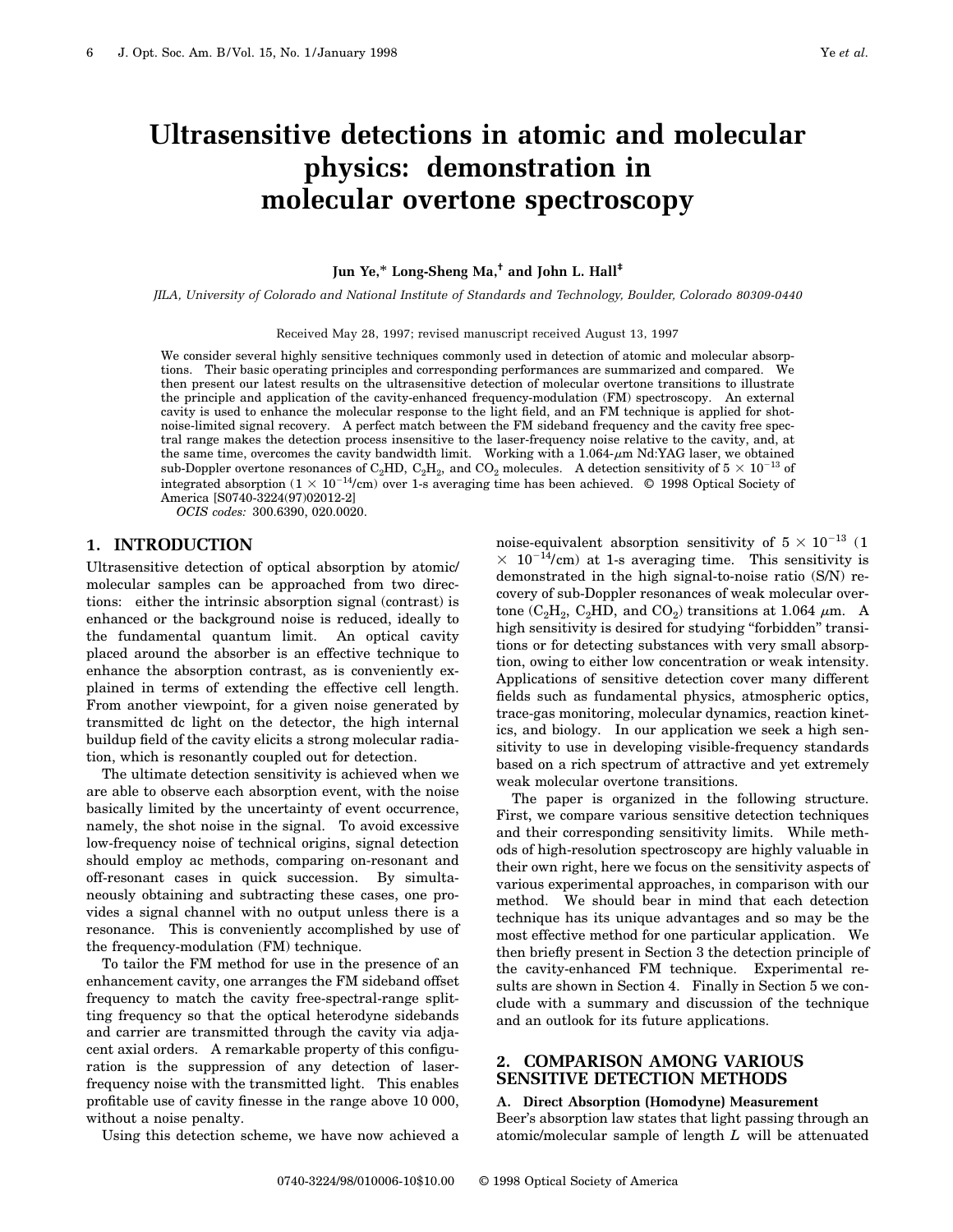by the factor  $\exp(-\alpha L)$ . The physical origin of this attenuation process is the destructive interference between the incident radiation and the electric field generated by the coherently driven sample dipole moments.<sup>1</sup> Therefore the direct absorption is an intrinsically microscopic (quantum-mechanical) effect. The name, homodyne detection, arises from the fact that the two interfering fields have the same frequency. The maximum sensitivity condition will arise if the probe field has no amplitude noise beyond its intrinsic quantum fluctuation. Given a detection bandwidth of *B*, the minimum detectable absorption signal under this shot-noise limit is

$$
(\alpha L)_{\min} = \left(\frac{2eB}{\eta P_0}\right)^{1/2},\tag{1}
$$

where  $e$  is the electron charge,  $\eta$  is the photodetector responsivity in amperes per watt, and  $P_0$  is the incident radiation power. This sensitivity can be as high as 1  $\times$  10<sup>-8</sup> at 1-s averaging for  $P_0 = 1$  mW and a reasonable  $\eta$  (~0.8 A/W at 1.064  $\mu$ m). In practice, however, noises of various technical origins tend to become dominant in the low-frequency ranges. A noisy background severely affects the measurement of a small change of signal and so limits the detection sensitivity. It is quite usual to lose several orders of magnitude relative to the shot-noise limit. In order to reduce the low-frequency noises, one can use modulation techniques, either on the laser amplitude or frequency, to encode and detect the absorption at a higher frequency and with a narrower bandwidth. Zero-background detection techniques are also quite often used in avoiding excessive noises. Alternatively a differential detection technique that suppresses noises with dual beams is also attractive. Besides reducing noises, improvements on the detection sensitivity can be directly approached by enhancing the signal itself. This leads to considerations of increasing sample path length by multiple-pass cells and intracavity enhancement.

## **B. Photothermal Spectroscopy**

Photothermal spectroscopy is simple, convenient, and widely applicable. $^{2}$  The underlying principle is that the heat transferred from the absorbed optical power to the sample via various de-excitation channels can cause subsequent macroscopic changes. Such thermal effects can be manifested and measured, for example, in the forms of temperature rise (photothermal calorimetry), pressure change and/or volume expansion (photoacoustic effect), change of optical properties such as the refractive index (probe-beam refraction, diffraction, or deflection, and probe-beam homodyne interference), and thermalemission change (photothermal radiometry). This technique of photothermal spectroscopy has in principle a zero background and is generally more sensitive than the direct absorption measurement. However, the significant amount of energy associated with the macroscopic heat transfer limits the sensitivity of photothermal spectroscopy. In the case of photoacoustic detection, noises of technical origins such as fluctuations of laser intensity and pointing direction, undesired absorption, and vibration and acoustic disturbance still far exceed the fundamental noise limit set by the Brownian-motion noise and

shot-noise (statistical fluctuations) nature of the excitation and deexcitation processes. These similar technical noises also limit attainable sensitivities of the thermallensing detection technique and the optical phase-shift measurement in a two-beam interferometer. The obtained sensitivities are generally of the order of  $10^{-4} - 10^{-9}$  fractional absorption  $(10^{-5} - 10^{-10}/\text{cm})$ .<sup>3</sup> Similar sensitivity limits are also obtained with other macroscopic techniques such as the optogalvanic effect, the optical rotation effect (dichroic absorption), and the change of photoconductivity.

#### **C. Polarization Spectroscopy**

Polarization spectroscopy<sup>4</sup> is in principle a zerobackground detection method used in nonlinear spectroscopy. Absorption-induced polarization changes of light can be measured at an extremely small level, significantly improving the detection sensitivity. However, any practical polarizer has a finite extinction ratio  $(\varepsilon)$ , which may limit the attainable sensitivity. In fact, if the shot noise is the dominant noise source in the detection process, then the polarization technique offers no advantage compared with the direct absorption measurement. (Of course, if the detection power is shot-noise limited and it is larger than what a conventional photodetector would normally accept, then it is advantageous to use polarization spectroscopy.) This is because for the polarization spectroscopy to recover a small absorption signal, it will also rely on the heterodyne (or homodyne) product between the probe beam and the local oscillator. Only when the optical power is increased to a certain level where the technical noise dominates can the polarization spectroscopy reduce the noise level by a factor of  $\sqrt{\varepsilon}$ , with  $\varepsilon \approx 10^{-7}$  for a good polarizer. The sensitivity limit of polarization spectroscopy therefore follows Eq. (1).

#### **D. Fluorescence Detection**

Resonance fluorescence is a highly sensitive technique for detecting small numbers of atoms and molecules.<sup>5</sup> It has also been applied in the spectroscopy of trapped single  $\mu$ ions.<sup>6,7</sup> In analytical chemistry and biology, resonance fluorescence is used extensively for efficient detection and identification of single molecules. $8$  Fluorescence is also an efficient detection technique for multiphoton absorption. The sensitivity of the fluorescence-detection technique depends on several factors including the characteristics of the decay channels of the excited states, namely, that the fluorescence branching ratios are favorable and the quenching processes are not significant. For maximum detected signal, the decay photons must be collected over as large a solid angle as possible. A reasonably well-designed optical system can collect  $\sim$ 10% of the radiated quanta after having filtered out stray scattered light. With quantum efficiencies in the range of 20% for the cathode surfaces of modern photomultipliers in the visible domain, one can expect a photoelectron event for every 50 or so fluorescent decays. The dark current of the quantum detector can be as small as a few counts per second for cooled photomultipliers with bialkali cathodes. Photon-counting techniques permit one to detect a light level some (suppose we say ten) counts per second above this background. If the incident cw laser power is 1 mW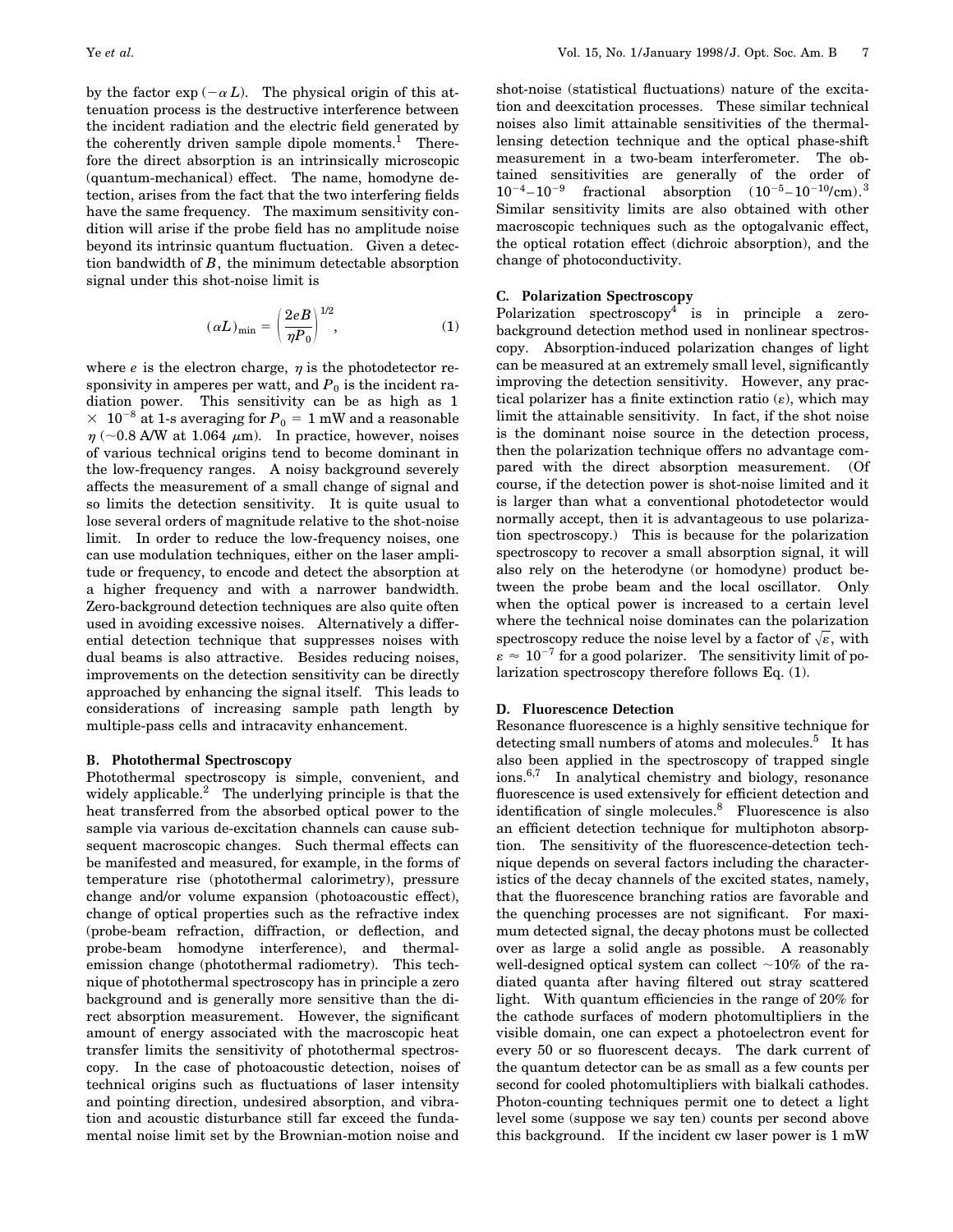and 10% of the absorption events result in photons of the desired wavelength, an attenuation of this beam by  $10^{-10} - 10^{-11}$  can be detected. For multiphoton absorptions, this sensitivity can be further enhanced with the use of a higher optical power. However, various phenomena may degrade the S/N, particularly if the excitation and detection are at the same wavelength. Then the most severe limitation on the detection sensitivity is caused by the background spurious scattering light, which usually dominates stray ambient light, even with careful baffling and shielding. By discriminating the event photoelectrons from the background noise, photoncorrelation spectroscopy, such as photon-burst spectroscopy or the time-interval-distribution analysis, often help to enhance the effectiveness of the fluorescence detection.9

## **E. (Non-) Resonant Multiphoton Ionization Spectroscopy**

This technique has been used very efficiently in the fields of surface analysis, isotope analysis, rare-element detection, and single atom or molecule detection.<sup>10</sup> For an absorbing transition with an ionizable upper level, ionization spectroscopy can be the most sensitive detection technique simply because both the collection and detection efficiency for the charged particles could approach unity. This means that every photon-absorption event can be made detectable, by measurement of the total ion counts, mass spectroscopy of ions, or analysis of the kinetic energy of ions or electrons. The disadvantage lies in the requirement of a large photon flux so that the ionization rate of the excited state is sufficient, compared with other relaxation channels of its decay into lower levels.

#### **F. Balanced Beam/Differential Receiver**

With a dual-beam approach the information about the laser noise can be measured twice, and therefore it is possible to completely eliminate the technical noise and approach the fundamental limit of shot noise by use of clever designs of optoelectronic receivers. Conventional dual-beam detection systems use delicate optical balancing schemes,<sup>11</sup> which are often limited by the noise and drift of beam intensities, residual interference fringes, drift in amplifiers, and spatial inhomogeneity in the detectors. This is the reason why present dual-beam optical balancing schemes often employ some sort of modulation strategies. Electronic autocancellation of the photodetector currents has provided near-shot-noiselimited performance.<sup>12</sup> Indeed a noise-equivalent absorption of  $4.2 \times 10^{-8}$  was achieved with 1.2 mW of optical power and 1-Hz bandwidth, roughly  $\sqrt{2}$  above the shot-noise limit. This technique is straightforward and requires no modulation, although it does not fully solve the problem of baseline drift.

# **G. External-Cavity Spectroscopy: Comparison Between Cavity-Ring-Down and**

## **Direct-Cavity-Transmission Measurements**

Sensitivity enhancement of absorption measurements has been accomplished by use of long multipass absorption cells.13 Kastler suggested a Fabry–Perot cavity could be used because its transmission is sensitive to small variations of its inside absorption.<sup>14</sup> The use of the externalcavity technique was later extended to the highresolution sub-Doppler spectroscopy.<sup>15–17</sup> The advantages of using an external optical resonator are manifold. First, the light travels many times through the intracavity absorber so that the effective absorption length is increased by the factor of  $(2 \times \text{fnesse}/\pi)$ . This directly increases the detection sensitivity. Second, the cavity builds up its intracavity power. This allows the use of low-power lasers for the input, even for the weak transitions that require large intensities for sub-Doppler high-resolution saturation spectroscopy. For a given signal, effectively the cavity reduces the output power level that needs to be handled by a photodetector. In addition, the geometrical self-cleaning and matching of the two counterpropagating waves inside the cavity are important both for eliminating pointing-direction-related noises and for obtaining narrow and unshifted resonance lines.<sup>18</sup> In another role, a stable cavity helps to prestabilize the laser frequency when it is locked on a cavity resonance, thereby reducing the detection noise. For the purpose of establishing a stable and repeatable optical frequency reference, it is also attractive to separate the absorber from the laser to avoid various coupled instability problems associated with intra-laser-cavity absorption.

The shot-noise-limited sensitivity in Eq. (1) of direct absorption measurement can therefore be multiplied by a factor of  $(2 \times \text{fnesse}/\pi)$  with the use of an optical resonator. With a cavity finesse of 100 000, it is possible to reach a sensitivity in the  $10^{-13}$  range, as long as one avoids various technical noises associated with the highfinesse cavity. The so-called cavity-ring-down spectroscopy<sup>19</sup> takes advantage of the cavity memory to avoid laser technical noise. It measures the cavity fielddecay time (which is a function of the intracavity absorption) once the input laser field is switched off, hence avoiding the laser amplitude noise. Given an adequately fast digitizer to record the ring-down waveform with a sufficient resolution, it appears that the shot-noise limit can be approached. Unfortunately the on-resonance versus off-resonance decay-time measurements are separated in time, and it is their difference that contains the desired information. This time separation allows the influence of many unwelcome noise sources including geometry-dependent ring-down rates. The best reported sensitivity so far is  $9\times 10^{-8}(7\times 10^{-10}\!/{\rm cm})^{20}$ 

Another effective technique for avoiding the light noise at low frequency is to lock the laser frequency tightly on the corresponding cavity resonance and then modulate the cavity mode around the desired molecular resonance while monitoring the cavity transmission. Essentially this approach is a simple lock-in derivative-line-shape recovery process. In order for this method to be successful it is important to have a super-tight frequency lock loop between the laser and the cavity since any laserfrequency noise relative to the cavity will be converted to amplitude noise in detection. A piezoelectric transducer (PZT) mounted on one of the cavity mirrors can be used to modulate the cavity length, and the laser will track this modulation. The modulation frequency is usually limited to the audio range owing to the mechanical resonance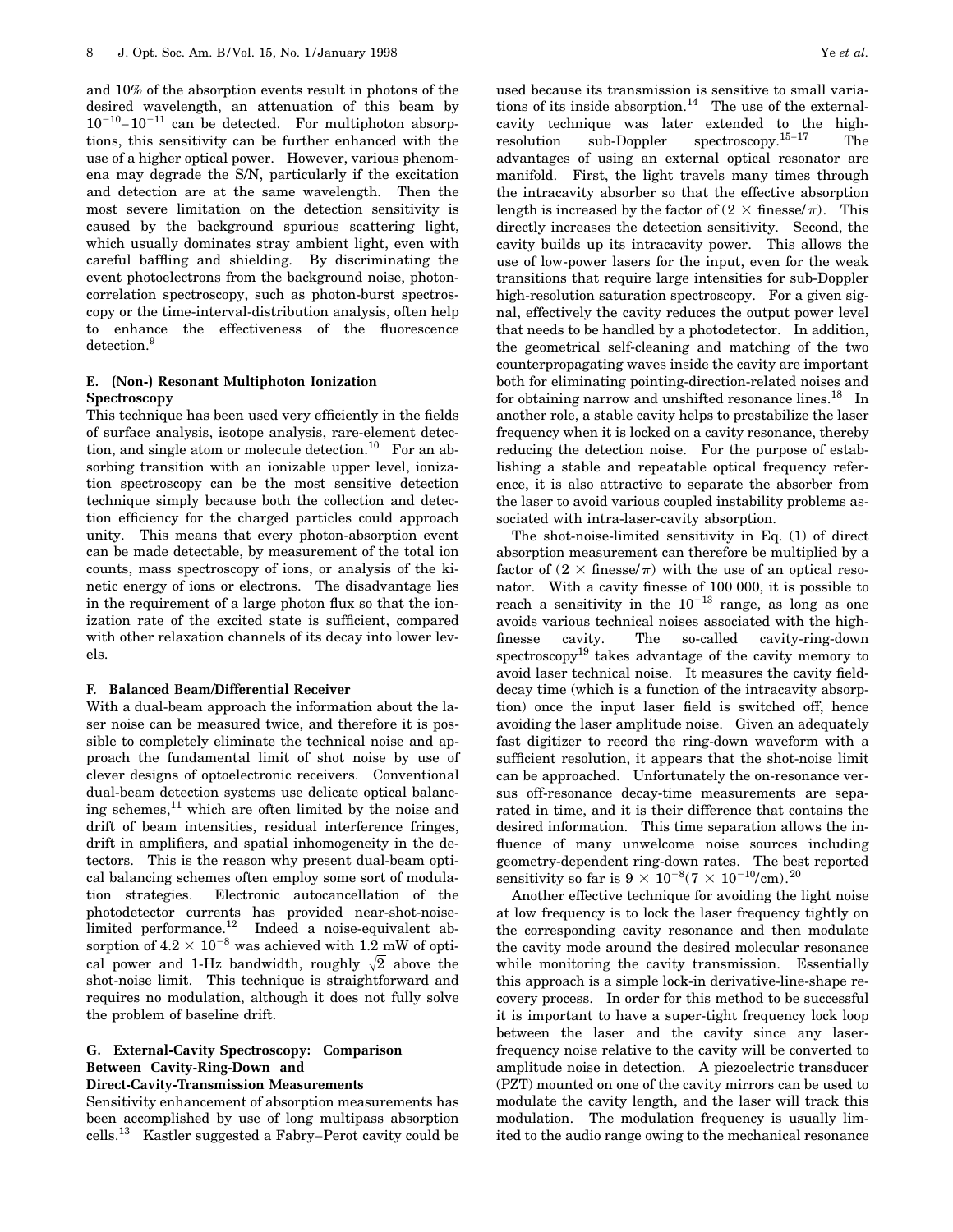and roll-off of the PZT and mirror assembly. Depending on the laser (amplitude) noise spectral distribution, the modulation frequency may be too low to reach the shotnoise-limited spectral region. However, attractive results have already been obtained in our experiment. Our solid-state Nd:YAG laser is locked onto our high-finesse (100 000) cavity with  $\sim$ 1-mHz relative linewidth. A cavity dither (at 500 Hz) and lock-in detection yields a detection sensitivity of  $3 \times 10^{-11}$  (6.4 $\times$  10<sup>-13</sup>/cm) at 1-s averaging. This is already more than 1000 times better than the ring-down result.

#### **H. Intracavity Spectroscopy**

It was realized in the early days of laser development that a laser cavity can be used to greatly enhance the absorption detection sensitivity.<sup>21</sup> Basically the advantage comes from the multipass effect and the delicate balance between the laser gain and intracavity absorption (threshold effect and the mode-competition effect).<sup>22</sup> Although it is still a complicated system involving the dynamical evolution of laser modes, it is one of the most sensitive detection techniques for absorption. Operating with a single-lasing mode, or when the intracavity absorber has a linewidth wider than the entire laser bandwidth, intracavity absorptions can be monitored directly with the laser output power or indirectly with respect to a reference loss, to the laser emission spectrum, to the laser-magnetic resonance, to the lasing dynamics, etc. A reasonable enhancement is obtained only when the laser operation is near threshold where various instabilities tend to limit the sensitivity. When a narrower band absorber is used instead, the broadband laser gain is not much affected by the narrow line absorption. For such a multimode laser the resultant emission spectrum relates to the intracavity absorption with a high sensitivity, limited only by the degree of nonlinear mode coupling, the laser pulse duration, and more fundamentally, the broadband cavity loss and the quantum noise (the ratio of induced and spontaneous emission in the laser mode). For the best sensitivity, other unwanted frequencyselective losses should be avoided. To avoid spurious resonance features in the spectrum, all intracavity optics should be clean and free of interference. Laser intensity noise should be kept small. The highest sensitivity reported so far using the intracavity spectroscopy is 3  $\times$  10<sup>-10</sup>/cm.<sup>23</sup> A major advantage of intracavity spectroscopy is that it covers simultaneously a broad spectral width, similar to the laser gain bandwidth.

## **I. Frequency Modulation (Wavelength Modulation)**

FM spectroscopy is one of the most powerful spectroscopic techniques available for supersensitive and high-speed detections of weak absorption signals. In principle, FM spectroscopy offers a detection sensitivity approaching that of Eq. (1), limited only by the fundamental quantum noise. A side advantage of this technique is that linewidth broadenings associated with low-frequency modulation processes are not present. The widespread FM spectra allow each individual component to interact with the spectral features of interest and thereby preserve the ultrahigh resolution capability of contemporary narrowlinewidth lasers. The high bandwidth associated with the radio-frequency (rf) modulation enables rapid signal recovery.

Modulation techniques are of course often used to extract weak signals from a noisy background. Small resonance information is encoded into a frequency region where the technical noise is relatively weak. Various modulation schemes allow one to compare on-resonant and off-resonant cases in quick succession. Subsequent demodulations (lock-in detection) then simultaneously obtain and subtract these two cases, hence generating a signal channel with no output unless there is a resonance. Lorentzian signal recovery with the frequencymodulation method has been well documented.<sup>24</sup> The associated lock-in detection can provide the first, second, and third derivative type of output signals. However, in this type of modulation spectroscopy the modulation frequency is often chosen to be relatively low to avoid distortions on the spectral profile by the auxiliary resonances associated with modulation-induced spectral sidebands. An equivalent statement is that the line is distorted because it cannot reach an equilibrium steady state in the face of the rapidly tuning excitation. This low-frequency operation (either intensity chopping or derivative lineshape recovery) usually is still partly contaminated by the technical noise and the achievable S/N is thereby limited. To recover the optimum signal size, large modulation amplitudes (comparable to the resonance width) are also employed, leading to a broadened spectral linewidth. Therefore the intrinsic line shape is modified by this signal-recovery process and the direct experimental resolution is compromised.

A different modulation technique was then proposed and developed in the microwave magnetic resonance spectroscopy and similarly in the optical domain.25–<sup>27</sup> The probing field is phase modulated at a frequency much larger than the resonance linewidth under study. Subsequent heterodyne and rf phase-sensitive detection yield the desired signal. The high sensitivity associated with the FM spectroscopy is mainly due to its high modulation frequency, usually chosen to lie in a spectral region where the amplitude noise level of the laser source approaches the quantum (shot-noise) limit. The redistribution of some of the carrier power to its FM sidebands causes only a slight penalty in the recovered signal size. In practice, some systematic effects exist to limit the ultimate FM sensitivity. Spurious noise sources can include residual amplitude noise at modulation frequency,<sup>28</sup> laser excess noise, and étalon fringes in the optical system. $^{29}$  A number of techniques have been developed to overcome these problems. The residual amplitude-modulation (AM) problem can be actively servo controlled down to the shotnoise limit. $30$  The étalon fringe effect can be minimized by various optical or electronic means.<sup>31,32</sup> An additional low-frequency modulation (two-tone  $FM^{33}$ ) can be used to reduce drifts and interferences of the demodulated (from the high-frequency FM) baseline.

When the modulation index  $\beta$  is of the order of unity or less, the FM spectrum can be approximated by a carrier and two first-order sidebands. If only the carrier is tuned to interact with a narrow sub-Doppler resonance, then the detection process is intrinsically dispersion sen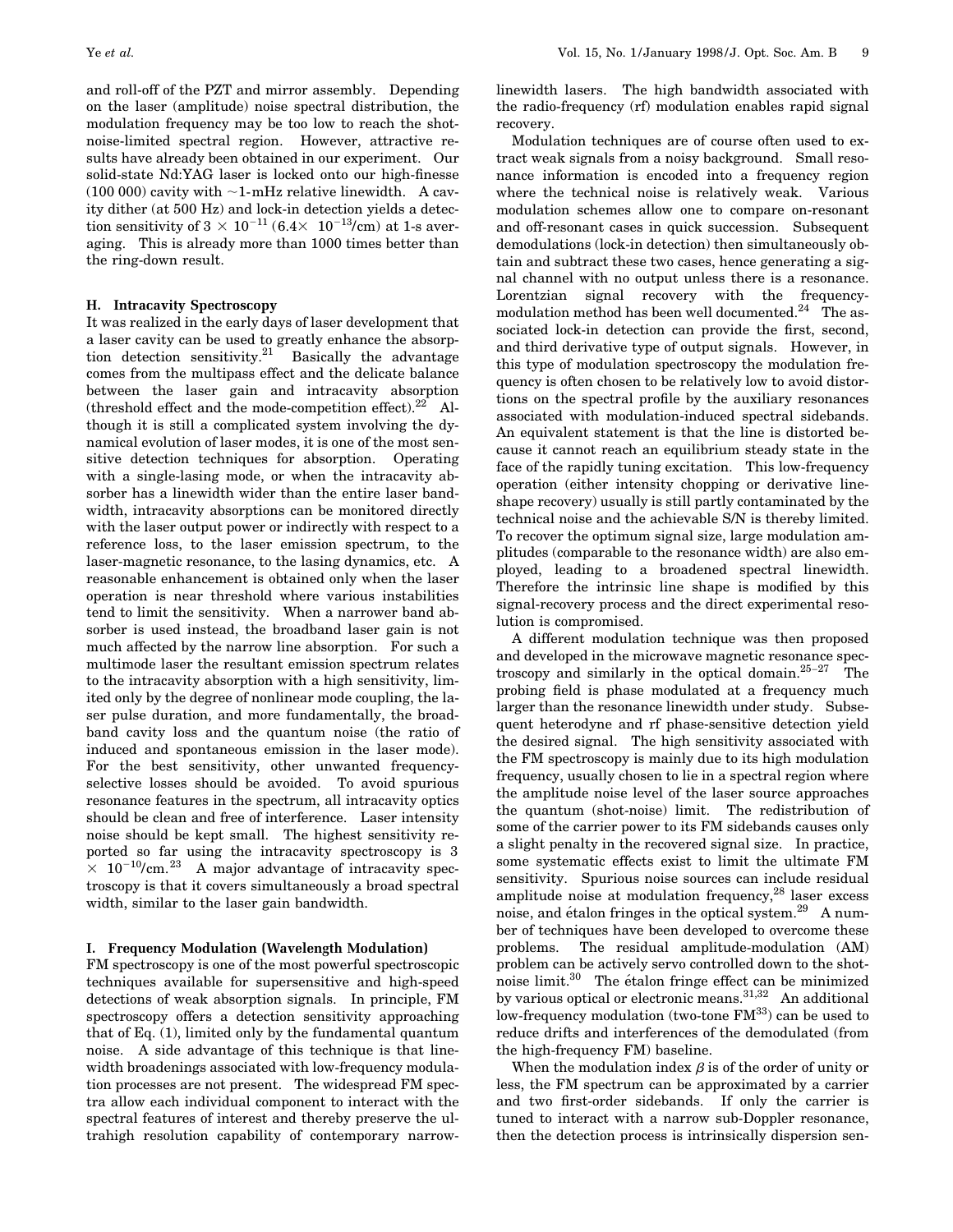sitive. When converted to the equivalent absorption signal, the shot-noise-limited FM sensitivity becomes

$$
(\alpha L)_{\min} = \left(\frac{2eB}{\eta P_0}\right)^{1/2} \frac{\sqrt{2}}{J_0(\beta)J_1(\beta)},\tag{2}
$$

where  $J_0(J_1)$  is the zero (first) -order Bessel function. The modulation-dependent function  $J_0(\beta)J_1(\beta)$  has its maximum value of 0.34 at  $\beta \approx 1.1$ . Compared with Eq. (1) for the ideal case of homodyne detection, FM heterodyne detection suffers a factor of  $\sim$ 4 loss in sensitivity for a fixed total optical power. This is due in part to the power reduction implied in converting some of the main carrier to sidebands and in part to the downconversion of shot noise from an additional spectral window by the second sideband. Carefully designed FM detection can often nearly reach the sensitivity limit set in Eq. (2).

The sensitive nature of FM spectroscopy along with its high resolution and high-speed detection capabilities have rendered this technique very popular. It has been used widely in nonlinear laser spectroscopy,<sup>34</sup> including optical heterodyne saturation spectroscopy, $^{27}$  two-photon FM and modulation transfer spectroscopy, 35,36 Raman spectroscopy,  $37$  and heterodyne four-wave mixing.  $38,39$ Recent developments with tunable diode lasers have made the FM technique simpler and more accessible. The field of FM-based laser-diode detection of trace gas and remote sensing is growing rapidly.

## **J. Noise-Immune Cavity-Enhanced Optical Heterodyne Molecular Spectroscopy**

We have seen that a shot-noise-limited absorption sensitivity of  $10^{-12}$ – $10^{-13}$  is in principle available by use of the external-cavity-enhancement technique. FM spectroscopy becomes a natural candidate to achieve such a lofty goal. In our recent development of noise-immune cavityenhanced optical heterodyne molecular spectroscopy (NICE-OHMS) we have done exactly that, by combining the FM technique with the external-cavity-enhancement approach. In the best case, when the cavityenhancement effect applies only to the signal without causing any extra noise, the sensitivity of FM spectroscopy will be improved simply by the cavity-enhancement factor, namely,  $(2 \times \text{fnesse}/\pi)$ . Therefore we can rewrite Eq. (2) for the minimum detectable absorption as

$$
(\alpha L)_{\rm min} = \frac{\pi}{2 \times \text{finesse}} \left(\frac{2eB}{\eta P_0}\right)^{1/2} \frac{\sqrt{2}}{J_0(\beta)J_1(\beta)}.
$$
 (3)

A numerical example is given here to better serve the illustration. Suppose the modulation index  $\beta = 0.5$  and the photodiode responsivity  $\eta = 0.85$  A/W. Also assume the total optical power  $P_0 = 5$  mW and the detection bandwidth= $1/2\pi$  Hz, corresponding to a 1-s time constant. Then for a plain cell the noise-equivalent integrated absorption is  $(\alpha L)_{\text{min}} = 2.2 \times 10^{-8}$ . Under the same conditions a cavity with a finesse of 100 000 improves the sensitivity to  $(\alpha L)_{\text{min}} = 3.5 \times 10^{-13}$ . We have indeed achieved a noise-equivalent sensitivity of  $5.2 \times 10^{-13}$  of an integrated absorption at 1-s averaging, corresponding to an absorption of  $1 \times 10^{-14}$ /cm. Such a sensitivity is 4 orders of magnitude higher than any other previously reported results, according to our knowledge.

# **3. NICE-OHMS PRINCIPLE**

In order to use the FM detection technique for the absorption sample located inside a high-finesse cavity we have to overcome two limitations. First, the linewidth of a highfinesse cavity is narrow. Thus the cavity is a sharp discriminator against laser-frequency noise. Any residual frequency-locking noise between the laser and the cavity is efficiently converted to amplitude noise. This leads to a serious degradation of the achievable S/N. Second, the FM sideband frequency is limited by the cavity bandwidth. Too high a modulation frequency simply reduces the coupling of the sidebands into the cavity and thereby denies their useful interactions with molecules. For a cavity with a reasonable length, say 50 cm, and a finesse of 10 000, its linewidth (FWHM) is only 30 kHz. A modulation frequency this low seldom yields a shot-noiselimited performance. What is needed is a way to have the FM sidebands at a high frequency to get lowamplitude noise, while the cavity accepts the sidebands in exactly the same manner as it accepts the carrier so as to reduce the FM-to-AM noise conversion. In our new scheme of modulation and detection we frequency modulate the input laser beam at exactly the splitting frequency of the cavity free spectral range (FSR). We then detect and demodulate the cavity-transmitted light at the modulation frequency. The small residual frequency variations of the laser will still lead to some amplitude fluctuations and small optical phase shifts of the transmitted carrier, but they will also lead to exactly the same amplitude fluctuations and phase shifts of the sidebands that are transmitted on adjacent or nearby cavity axial orders. So the transmitted light still accurately represents an FM spectral triplet, with minimal AM conversion that is due to the relative laser/cavity frequency jitter. Thus the noise level can approach the intrinsic AM noise level of the laser at the FSR frequency, typically a few hundred megahertz or a few gigahertz.

We can refer to this property as (laser-frequency) noiseimmune detection. This modulation and detection scheme enables profitable use of the high cavity finesse without a noise penalty. Figure 1 shows the case where the central component is used to detect the intracavity molecular resonance. Initially all the FM components are lined up with their respective cavity modes. The central cavity mode will then be frequency pulled because of the change of intracavity refractive index by the molecular dispersion. The detector viewing the transmitted



Fig. 1. Optical spectrum and the detection principle for NICE-OHMS.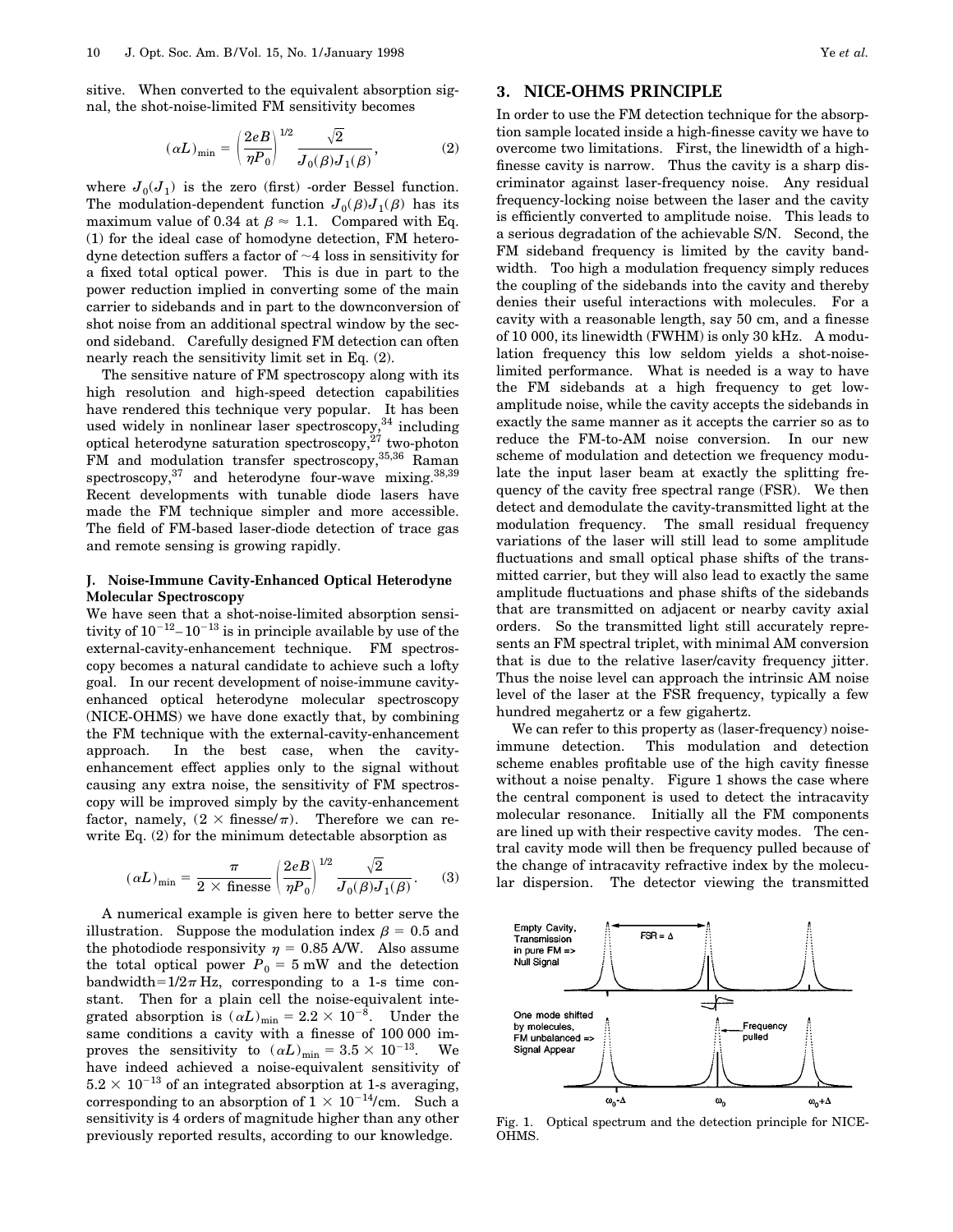

Fig. 2. General experimental schematic for the NICE-OHMS spectrometer.

light will thus generate a dispersion signal in the rf beat after the phase-sensitive demodulation.

Figure 2 shows the general experimental schematic. One may use two electro-optic phase modulators to impose two sets of FM sidebands on the laser beam. The modulation at a low-frequency  $\delta$  is detected in the cavityreflection signal to produce the cavity-dispersion locking error for stabilizing the laser onto the cavity. The sidebands at the high-modulation frequency  $\Delta = FSR$  are used to probe the intracavity molecular resonances and are detected in cavity transmission, after some adequate optical isolation between the cavity and the photodiode. To study the resonance signal line shape and width, a precision scanning capability for the spectrometer is important. A frequency offset locking loop is implemented to permit a sweep of the laser frequency relative to a stable reference with an rf resolution. During the scan the cavity FSR will change slightly. To maintain the noise-immune property, we actively track the sideband frequency to the cavity FSR value.

## **4. EXPERIMENTAL RESULTS**

First we show the noise-immune detection of the  $C_2HD(v_2 + 3v_3)P(5)$  transition at 1.064  $\mu$ m.<sup>40</sup> To have a clear demonstration of the noise-immune nature of the detection, we deliberately set the laser/cavity lock to be loose and even oscillating; then we compare the recovered S/N before and after the lock was sabotaged. The result is shown in Fig. 3. The cavity length was dithered at a low audio frequency, and a lock-in was used to demodulate signals from the direct cavity transmission (DC) and from the high-frequency channel of the NICE-OHMS. Signal line shapes follow modulation-broadened derivatives of absorption  $(DC)^{24}$  and dispersion (NICE-OHMS).<sup>41</sup> The DC detection of the intracavity molecular absorption (upper row) is shown to be critically dependent on the performance of the laser/cavity lock. (A fast laser/ cavity frequency-lock servo was used for the graphs obtained in the left column, while a slow and noisy servo was used for those in the right column.) However, increased laser-frequency noise (relative to the cavity) yields little effect in our FM detection (bottom row).

Figure 4 shows the experimental sensitivity we achieved using  $1.8\text{-}m$ Torr C<sub>2</sub>HD gas. The cavity finesse is 100 000 and the intracavity buildup power is  $\sim$  300 W, giving a saturation parameter of  $\sim$ 1.75 and a saturation

peak contrast of 13.2%. The single-pass (46.9-cm-long cavity) linear absorption is  $\sim 3 \times 10^{-8}$ . Therefore the absolute level of saturated absorption by the intracavity molecules is  $4 \times 10^{-9}$ . This is verified by the DC detection of the cavity transmission, shown in the top graph of the figure. The calibration process involves measurement of cavity finesse, on-resonance transmission, and reflection dip contrast, from which we calculate the residual round-trip cavity losses. With the laser locked tightly onto the cavity with a relative linewidth of  $\sim$ 1 mHz, the simple cavity-dither and lock-in detection of the transmission yields a S/N (amplitude/rms noise) of 130 at 1-s averaging. This corresponds to a detection sensitivity of 3  $\times$  10<sup>-11</sup> at 1 s. The corresponding S/N from the NICE-OHMS detection is 7700 with a 1-s time constant, as shown in the bottom graph of the figure. This translates into a noise-equivalent detection sensitivity of 5.2  $\times$  10<sup>-13</sup> at 1-s averaging,  $\sim$ 1.5 times worse than the shot-noise limit calculated previously. The NICE-OHMS



Fig. 3. Demonstration of the noise-immune property of NICE-OHMS. The C<sub>2</sub>HD ( $v_2 + 3v_3$ ) $P(5)$  resonance signal is recovered by both cavity-dither lock-in (DC) detection and the NICE-OHMS technique, under the experimental conditions of a tight laser/cavity lock (left column) and a substantially deteriorated lock (right column).



Fig. 4. Sensitivity measurement of the NICE-OHMS technique. The upper graph shows the level of the saturated absorption, while the lower graph shows the corresponding S/N obtained via NICE-OHMS. The noise-equivalent detection sensitivities (normalized to 1-s time constant) are  $3 \times 10^{-11}$  for cavity-dither detection and  $5.2 \times 10^{-13}$  for NICE-OHMS.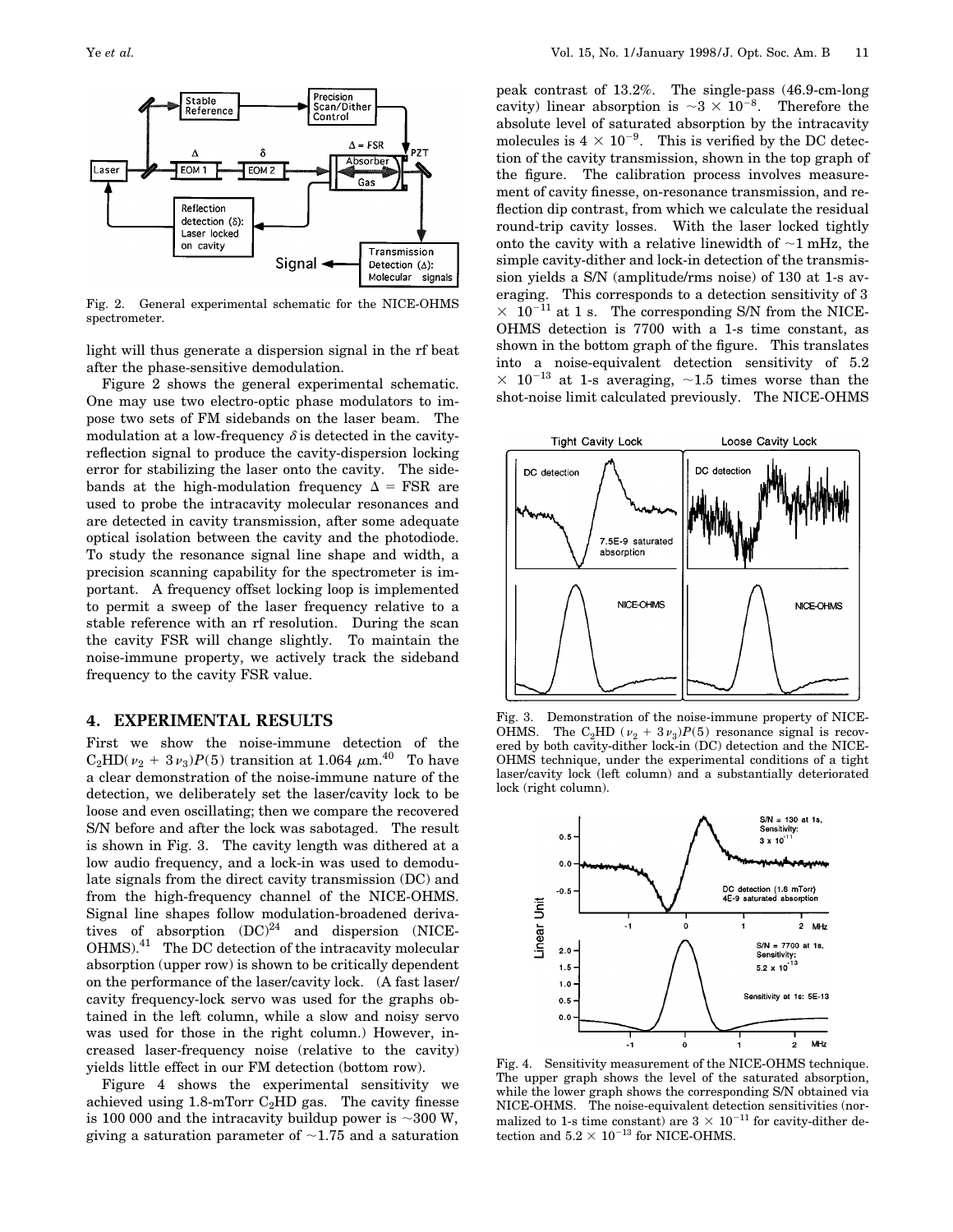result is  $\sim60$  times better than the straightforward dither detection, basically because of its higher modulation frequency (319-MHz FM sideband frequency compared with 500-Hz dither frequency) and its insensitivity toward the laser-frequency noise relative to the cavity.

We have to point out that although the requirement of the laser/cavity locking is much more relaxed for NICE-OHMS than in the simple DC detection, the laser linewidth still needs to be narrowed so that a stable optical power is effectively coupled into the cavity. For a cavity linewidth of, say, 10 kHz, it should be straightforward to lock a commercially available external-cavity diode laser below 100 Hz relative to the cavity, using a simple feedback control of laser-diode current and its external grating. Another important technical issue is that the recovered line shape is influenced by a residual AM associated with FM at the cavity FSR frequency. With an active control loop we are able to eliminate the residual amplitude modulation $42$  and obtain a line shape matching perfectly to a theoretical model, resulting in a flat and nearly shot-noise-limited background for the fit residual throughout the entire tuning range of the resonance.

With this ultrasensitive capability of our spectrometer we naturally seek other weak transitions within the tuning range of the Nd:YAG laser at  $1.064 \mu m$ . We have measured two such lines, namely,  ${}^{12}C_2H_2(2\nu_1 + \nu_2)$ +  $\nu_5$ ) $R(12)^{43}$  and <sup>12</sup>C<sup>16</sup>O<sub>2</sub>(2 $\nu_1$  + 3 $\nu_3$ ) $R(6)$ ,<sup>44</sup> with their respective transition dipole moment of 50  $\mu$ D and 6  $\mu$ D  $(1 D=3.33564\times10^{-30} \text{ C}\cdot\text{m})$ . They are both weaker than the C<sub>2</sub>HD( $v_2$  + 3 $v_3$ )P(5) transition, which has a transition dipole moment of  $\sim$ 70  $\mu$ D.

Using the same gas pressure, optical power, and cavitydither amplitude, we compare the saturated absorption signals of  $CO_2$ ,  $C_2HD$ , and  $C_2H_2$  in Fig. 5. The  $C_2H_2$ transition is recovered with an excellent S/N, as shown in Fig. 5(c). The signal size is roughly 1/4.3 of that for  $C<sub>2</sub>HD$ , using the same gas pressure and optical power. It provides another frequency reference for the Nd:YAG laser. The center frequency of the resonance is 281 612 403.278 (0.025) MHz, i.e., it is 17 708.458 (0.014) MHz red of a frequency-doubled Nd:YAG laser locked on the  $a_{10}$  hyperfine-structure component of the  $R(56)$  32–0  $I_2$  transition.<sup>45</sup> The pressure broadening rate of 34(1) MHz/Torr is similar to that of  $C_2HD$ .<sup>40</sup>

For the  $CO<sub>2</sub>$  transition, however, the saturated absorption signal is much weaker than the  $C_2HD$  line, by more than a factor of 350. This  $CO<sub>2</sub>$  resonance involves two quanta of symmetric stretch and three quanta of antisymmetric stretch of the C–O bond.<sup>44</sup> The bending mode ( $v_2$ ) is not excited. The lifetime of the excited vibrational state is estimated to be  $\sim$ 2 ms, mainly because of the deexcitation via the vibrational transition  $(2, 0^{\circ}, 3) \rightarrow (2, 0^{\circ}, 2)$ . The relevant molecular constants are  $(cm^{-1})$   $B' = 0.39021894, D' = 1.33373$  $\times$  10<sup>-7</sup> for the ground state, and *B<sup>n</sup>* = 0.38234, *D<sup>n</sup>*  $= 1.71$  for the excited state with the band origin at 9388.990.<sup>46</sup>

Under exactly the same experimental conditions (except for the change of sample gas), the recovered line shape associated with the <sup>12</sup>C<sup>16</sup>O<sub>2</sub>(2 $\nu_1$  + 3 $\nu_3$ )*R*(6) transition is vastly different from either  $C_2HD$  or  $C_2H_2$ , as indicated in Fig. 5. In fact, our theoretical model for the

nearly perfect fit of the experimental data involves two separate resonances that have different line centers and line widths. More importantly, the narrower negativegoing peak indicates a physical process reversed from the normal saturated absorption. The intracavity optical power is 410 W, where the saturation of this  $CO<sub>2</sub>$  transition is estimated to be only a few percent  $(2\%)$  in the freeflight regime. As we reduce the input power by a factor of 4, the resonance line shape remains relatively unchanged. The signal size, however, reduces roughly by the square of the power change. The line shape does not depend on the laser-dither frequency either. The change of the dither amplitude, on the other hand, will surely have a larger impact on the signal size of the relatively wider peak, thereby causing the apparent change on the signal line shape. This change is well accounted for by our theoretical model, and our fit is able to produce nearly consistent linewidths corresponding to a certain gas pressure.

As we change the intracavity gas pressure, we witness linewidth broadenings and line-center shifts for both peaks. Extrapolated to zero pressure, the inverted peak has a FWHM of  $\sim$ 100 kHz, while the normal peak has a FWHM of 410 kHz. The width of the normal peak is almost twice the transit linewidth, which would usually be obtained in the absence of the interaction between the two resonances. The two line centers are pushed apart as the pressure increases. The zero-crossing point shows relatively small shifts caused by pressure. These results are shown in Fig. 6.



Fig. 5. Line-shape comparison among the resonances of (a)  $CO<sub>2</sub>$ , (b)  $C_2HD$ , and (c)  $C_2H_2$ , under the same experimental conditions.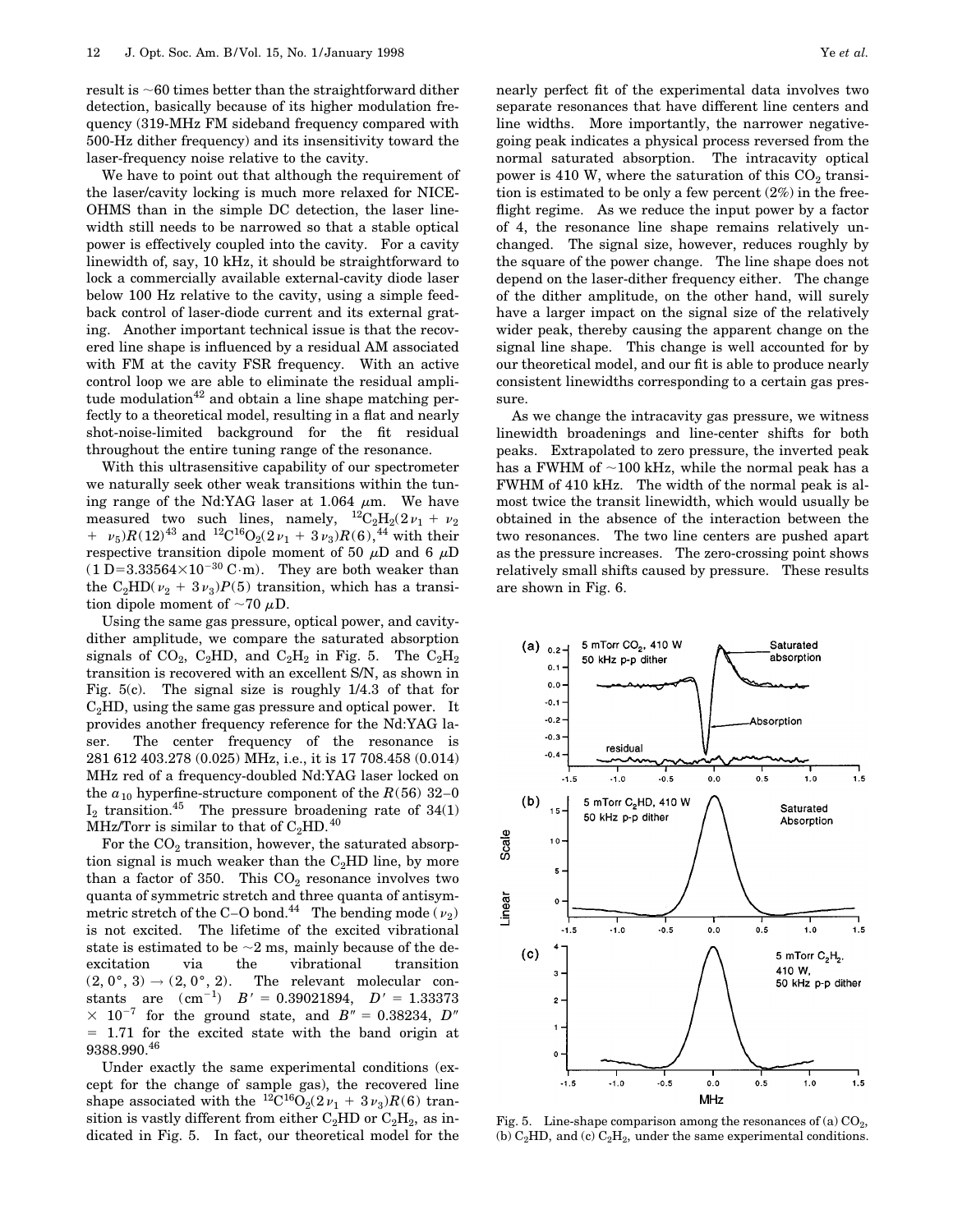

Fig. 6. Pressure-dependent linewidth changes for both  $CO<sub>2</sub>$ resonances. The negative-going peak has a zero-pressure extrapolated linewidth of  $\sim$ 100 kHz, half the value of the transit time broadening. These aspects lead us to tentatively identify this feature as arising from two-photon absorption.

Since our detection scheme involves a pair of FM sidebands lying one cavity FSR away from the laser carrier, it is natural to suspect that maybe the asymmetrical line shape is caused by some coincidental resonances located just at the sideband frequencies or at the crossovers between the carrier and one of the sidebands. We tuned the laser frequency around those places and found no such lucky resonances. One likely explanation for the abnormal line shape is the existence of a near-resonant two-photon transition in the neighborhood of the onephoton resonance. This is supported by the fact that the zero-pressure linewidth of the inverted peak is only  $\sim$ 100 kHz, half of that dictated by the transit time broadening (210 kHz). It is as if, during the transit, the molecule experiences twice as many radians of signal phase, for example, by resonating with a two-photon response. A second possible physical effect is the existence of some quantum interference caused by the state mixing of the excited vibrational state.

# **5. SUMMARY, DISCUSSIONS, AND OUTLOOK**

A record high detection sensitivity has been achieved by the NICE-OHMS technique in the work on molecular overtone transitions at 1.064  $\mu$ m with a cavity finesse of 100 000. With a single-pass integrated (saturated) absorption at the level of  $4 \times 10^{-9}$ , the recovered S/N is  $\sim$ 7700, normalized to 1-s averaging time. This corresponds to a noise-equivalent absorption detection sensitivity of  $5.2 \times 10^{-13}$   $(1 \times 10^{-14}/\text{cm})$  at 1 s. Stated equivalently, the detection sensitivity for the refractive index is of the order of  $1 \times 10^{-19}$  at 1 s.

It is amusing to illustrate this kind of detection sensitivity with a more conventional model of two-level atoms. A two-level atom has an absorption cross section of  $\lambda^2 \approx 10^{-10}$  cm<sup>2</sup> for its resonance line. If we assume the spatial density of the atoms is  $\sim$ 1 atom/cm<sup>3</sup>, then in a 50-cm absorption length (about the length of our cavity) the integrated absorption will be  $5 \times 10^{-9}$ . It is at this level of absorption that we are getting a S/N of 9000 at 1 s. The density of 1 atom/ $cm<sup>3</sup>$  corresponds to a pressure of  $3 \times 10^{-17}$  Torr ( $4 \times 10^{-15}$  Pa). The equivalent number of atoms inside the mode volume of our intracavity light field is  $~0.13$ . The minimum detectable absorption signal will thus correspond to an atom density of  $1/9000 \text{ cm}^{-3}$ , or a pressure of  $3.4 \times 10^{-21} \text{ Torr}$  (4.5)  $\times$  10<sup>-19</sup> Pa). This result is of course not realistic, owing to the saturation of the relatively strong transitions associated with two-level atoms, demanding a low input power to the high-*Q* cavity. If we reduce the input power by a factor of  $10^8$  to avoid saturation, then the sensitivity as expressed in Eq. (3) will correspondingly decrease by  $10<sup>4</sup>$ , and we will be able to detect just a single atom in a  $1$ -cm<sup>3</sup> volume.

To further enhance the detection sensitivity, a direct approach is of course to build a cavity with an even higher finesse. With the present cavity having a finesse of 100 000 the potential for growth along this direction is limited. Finding a fast photodetector that is able to handle a large optical power, say, 10 mW, will also increase the detection S/N. However, in the heterodyne detection, the shot-noise level is set mainly by the local oscillator, i.e., the leakage power from the cavity, which has prepared the molecular signal, but is not a molecular signal itself. In the ideal case, we should have the signal itself set the shot-noise level. All other power, after preparing the molecules, should be avoided in detection. In this way the shot-noise floor will be extremely small. From this point of view it seems to be advantageous to detect the molecular signal in cavity reflection, provided that the optical impedance match of the cavity is adequate. The power of the local oscillator is reduced by a large factor because of the destructive interference between the cavity-leaked field and the direct reflection of the incident field. Assuming that similar proportions of the molecular signal travel through either exit of the cavity, with a much reduced shot-noise floor we can thus expect an enhanced detection S/N. Our preliminary result of the reflection detection actually produced a less favorable S/N, limited by noise of technical origins. In the transmission detection the spatial mode cleaning and matching of the local oscillator with respect to the molecular signal is achieved automatically by the cavity itself. This ideal condition, however, is compromised to a certain degree in the case of reflection detection, owing to several causes. The incident field has a certain level of pointing instability that is due to the laser source. The original nearly ideal Gaussian mode structure of the field could also be slightly damaged along the optical path. This mode spatial variance, often time dependent, leads directly to the amplitude noise in the subsequent photodiode detection and rf demodulation. A reasonable approach to solve this problem would be to use an auxiliary optical cavity placed just before the high-finesse cavity to stabilize the mode direction and the structure of the incident field.

At present the instrumental resolution bandwidth of our spectrometer still exceeds the natural linewidth of the molecular resonance. Although such a transit-timelimited linewidth can be narrowed by optical selection of slow-moving molecules, the result comes with a penalty in the reduction of S/N. To have a longer interaction time, we either need heavier molecules or to use an optical cavity with a larger mode size. Construction of a highfinesse cavity with a large mode size could be technically challenging. For our  $1.064$ - $\mu$ m standing-wave cavity we will soon try to replace the mirror of 1-m radius of curvature with a 50-m radius one. The other mirror is flat. The cavity finesse will remain the same, but the mode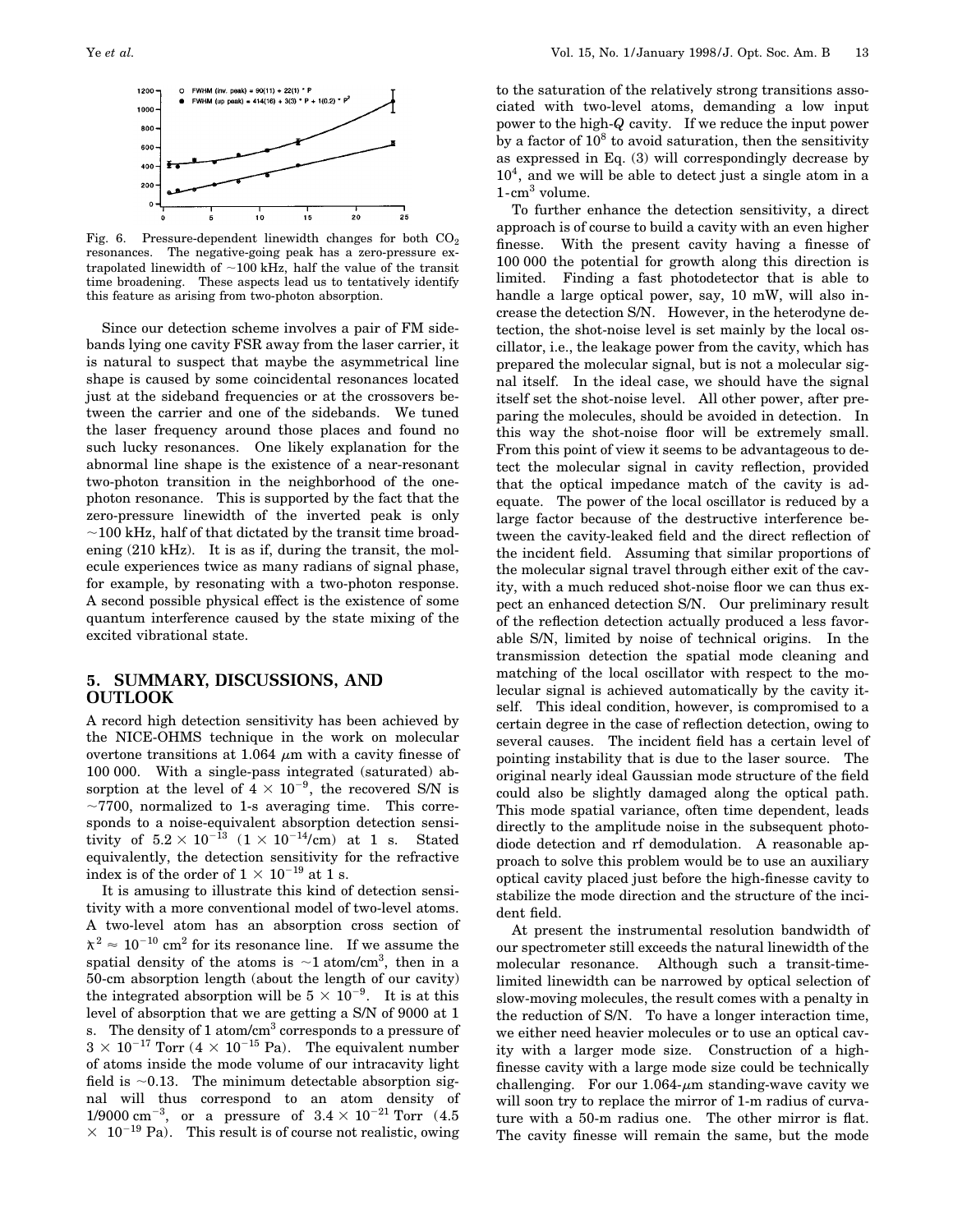size should increase threefold, producing a transit limit of  $\sim$ 95 kHz for C<sub>2</sub>HD molecules. More exotic multiplemirror cavity designs involving astigmatism-compensated intracavity beam expansion are also under consideration. A more straightforward and less expensive approach could be by use of a pressure-tuned high-finesse mirror to achieve the desired radius for operation.47

A high detection sensitivity along with a high resolution brings us precious opportunities to explore new phenomena that are otherwise hidden from us. An ongoing collaboration between JILA and MIT (R. W. Field's group) is to utilize the available sensitivity and resolution of our spectrometer to search for the predicted permutation splitting associated with exchange of the hydrogen atoms when their vibrational amplitudes become significantly large in the high-order overtone band  $(5\,\nu_3)$  of  $^{13}{\rm C_2H_2}$ .<sup>48</sup> Another interesting project is the test of the symmetrization postulate of quantum mechanics. Using diode-laser absorption spectroscopy with  ${}^{16}O_2$  molecules, scientists have demonstrated that if there is any violation of Bose– Einstein statistics by the identical spin-0 oxygen nuclei, it does not exceed a part in a million, the sensitivity of their spectrometer. $49$  The possible violation of the Bose statistics can of course be tested at a sensitivity one million times higher than these reported results.

The NICE-OHMS detection technique can also be applied to the case of two-photon resonances. When the optical intensity is reduced, the fluorescence S/N decreases as  $I^{-1}$  while the NICE-OHMS S/N decreases as  $I^{-1/2}$ . Therefore NICE-OHMS should win at the low-intensity range, while the fluorescence detection may be advantageous at a high power. Using a relatively low optical power is advantageous, in the point of view for a frequency standard, as the power-related systematic shifts on the center frequency can be reduced. Ordinarily the direct absorption, i.e., the change in transmitted light that is due to such a two-photon transition, would be small and difficult to detect. However, with the high sensitivity available from the NICE-OHMS, it compares favorably when a low light level is used for detection, and it is especially valuable in the case when the fluorescence is weak and the fluorescence-detection efficiency (quantum efficiency and/or collection efficiency) is low.

In the work of optical frequency metrology, the NICE-OHMS technique can provide us with thousands of weak molecular lines as high-quality visible-frequency/ wavelength references. We will soon start to construct an optical frequency network covering the important spectral region around 790 nm using overtone transitions of  $\rm{C_2H_2,\ C_2HD, \ and \ NH_3.^{50}}$ 

# **ACKNOWLEDGMENTS**

We wish to acknowledge the funding support from the National Institute of Standards and Technology, the U.S. Office of Naval Research, the U.S. Air Force Office of Scientific Research, and the National Science Foundation.

\*Present address: Quantum Optics Group, Caltech, Pasadena, California.

† Present address: Department of Physics, East China Normal University, Shanghai, China.

‡ Staff member, Quantum Physics Division, National Institute of Standards and Technology.

# **REFERENCES**

- 1. J. L. Hall, L. Hollberg, L.-S. Ma, T. Baer, and H. G. Robinson, "Progress toward phase-stable optical frequency standards,'' J. Phys. (France) Colloq. **42**, Suppl. 12, C8 59–71 (1981).
- 2. See, for example, *Ultrasensitive Laser Spectroscopy*, D. S. Kliger, ed. (Academic, New York, 1983).
- 3. A. C. Tam, ''Photothermal spectroscopy as a sensitive spectroscopic tool,'' in *Optical Methods for Ultrasensitive Detection and Analysis: Techniques and Applications*, B. L. Fearey, ed., Proc. SPIE **1435**, 114–127 (1991).
- C. E. Wieman and T. W. Hänsch, "Doppler-free laser polarization spectroscopy,'' Phys. Rev. Lett. **36**, 1170–1173 (1976); M. D. Levenson and G. L. Eesley, "Polarization selective optical heterodyne detection for dramatically improved sensitivity in laser spectroscopy,'' Appl. Phys. **19**, 1–17 (1979).
- 5. W. M. Fairbank, Jr., T. W. Hänsch, and A. L. Schawlow, ''Absolute measurement of very low sodium-vapor densities using laser resonance fluorescence,'' J. Opt. Soc. Am. **65**, 199–204 (1975).
- 6. W. Neuhauser, M. Hohenstatt, P. Toscheck, and H. Dehmelt, "Optical sideband cooling of visible atom cloud confined in parabolic well,'' Phys. Rev. Lett. **41**, 233–236 (1978).
- 7. D. J. Wineland, W. M. Itano, J. J. Bollinger, J. C. Bergquist, and H. Hemmati, ''Spectroscopy of stored ions using fluorescence techniques,'' in *Laser-Based Ultrasensitive Spectroscopy and Detection V*, R. A. Keller, ed., Proc. SPIE **426**, 65–70 (1983).
- 8. E. B. Shera, N. K. Seitzinger, L. M. Davis, R. A. Keller, and S. A. Soper, ''Detection of single fluorescent molecules,'' Chem. Phys. Lett. **174**, 553–557 (1990).
- 9. B. A. Bushaw, T. J. Whitaker, B. D. Cannon, and R. A. Warner, ''Time-interval distribution and photon-burstcorrelation spectroscopy of a strontium atomic beam,'' J. Opt. Soc. Am. B **2**, 1547–1553 (1985).
- 10. G. S. Hurst, M. G. Payne, S. D. Kramer, and J. P. Young, ''Resonance ionization spectroscopy and one-atom detection,'' Rev. Mod. Phys. **51**, 767–819 (1979).
- 11. G. D. Houser and E. Garmire, "Balanced detection technique to measure small changes in transmission,'' Appl. Opt. **33**, 1059–1062 (1994).
- 12. K. L. Haller and P. C. D. Hobbs, "Double beam laser absorption spectroscopy: shot noise-limited performance at baseband with a novel electronic noise canceller,'' in *Optical Methods for Ultrasensitive Detection and Analysis: Techniques and Applications*, B. L. Fearey, ed., Proc. SPIE **1435**, 298–309 (1991).
- 13. J. Altmann, R. Baumgart, and C. Weitkamp, ''Two-mirror multipass absorption cell,'' Appl. Opt. **20**, 995–999 (1981).
- 14. A. Kastler, "Atomes à l'intérieur d'un interféromètre Perot-Fabry,'' Appl. Opt. **1**, 17–24 (1962).
- 15. P. Cerez, A. Brillet, C. N. Man-Pichot, and R. Felder, ''He–Ne lasers stabilized by saturated absorption in iodine at 612 nm,'' IEEE Trans. Instrum. Meas. **TIM-29**, 352–354 (1980).
- 16. L.-S. Ma and J. L. Hall, "Optical heterodyne spectroscopy enhanced by an external optical cavity: toward improved working standards,'' IEEE J. Quantum Electron. **26**, 2006– 2012 (1990).
- 17. M. De Labachelerie, K. Nakagawa, and M. Ohtsu, ''Ultranarrow  ${}^{13}C_2H_2$  saturated-absorption lines at 1.5  $\mu$ m," Opt. Lett. **19**, 840–842 (1994).
- 18. J. L. Hall and C. J. Bordé, "Shift and broadening of saturated absorption resonances due to curvature of the laser wave fronts,'' Appl. Phys. Lett. **29**, 788–790 (1976).
- 19. A. O'Keefe and D. A. G. Deacon, "Cavity ring-down optical spectrometer for absorption measurements using pulsed laser sources,'' Rev. Sci. Instrum. **59**, 2544–2551 (1988).